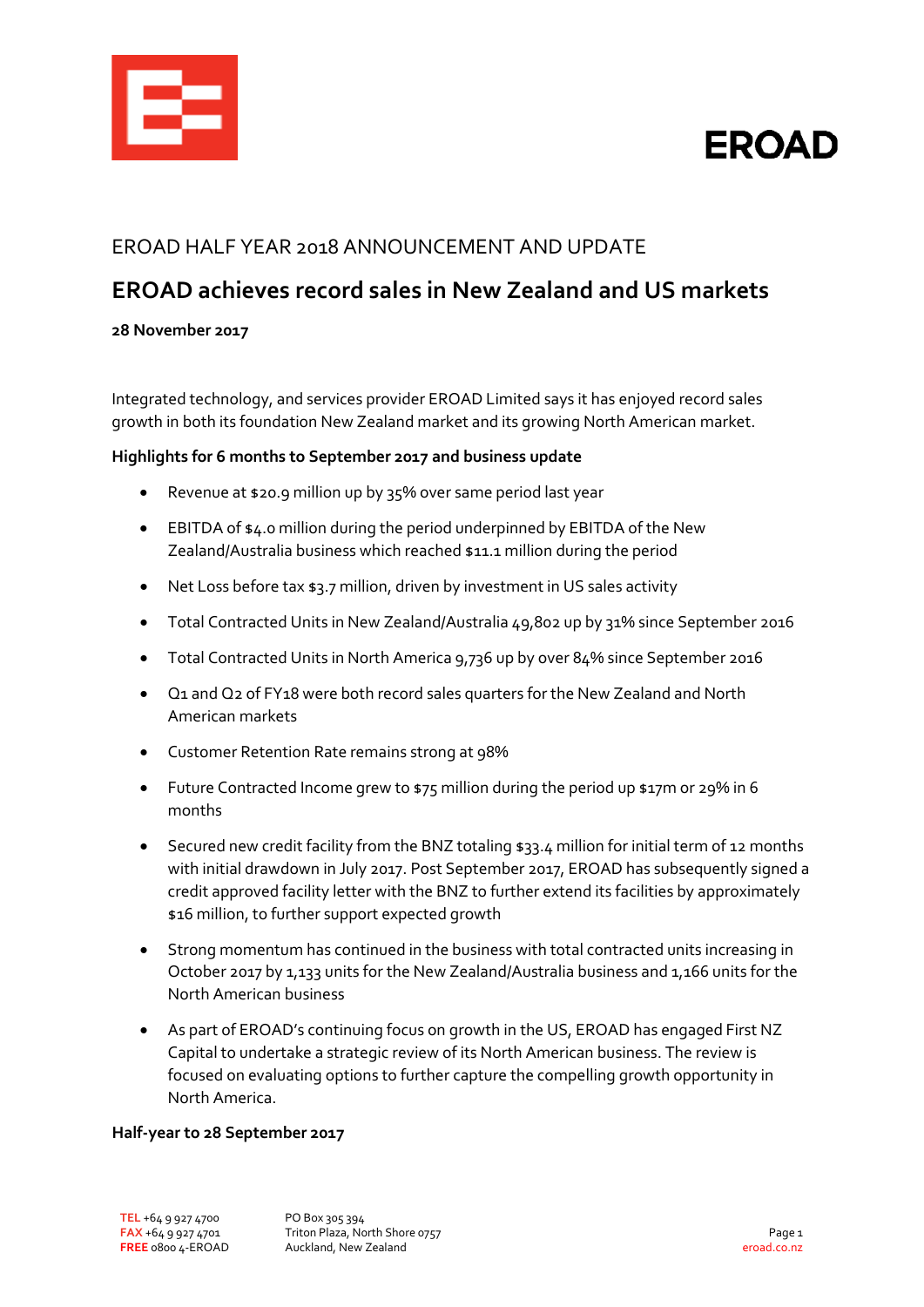

EROAD Limited (EROAD) (NZX:ERD) reports record unit and revenue growth which delivered strong net profit in the New Zealand & Australia business to support both head office costs and losses in the North American business, as EROAD pursued revenue growth in line with its strategy and business plans for North America.

Chairman of the Board Michael Bushby said the investment made in strategy and business planning for the US business had begun to show returns with the US business selling 3,634 units in the six months to September 2017 compared with 801 units for the preceding 6 months.

"The US business invested in sales capability in line with our business plan which saw the US business grow total contracted units by 81% and incur a net loss of \$3.1 million," Mr Bushby said.

"While our investment in sales capability and a more targeted strategy is generating positive results, we continue to focus on growing the total contracted units to achieve scale and move towards breakeven and profitability for the US business," he said.

"It is important to acknowledge the EROAD team for what have been significant achievements in the six months, particularly as it has been a challenging time for them, with a restructure of the business, and saying farewell to a number of good people who had helped us on our journey so far."

#### *Operational summary*

#### **New Zealand & Australia**

EROAD's New Zealand business enjoyed two record sales quarters during the six months to September 2017, and finished the period with a strong pipeline of demand for the second half of FY18.

Chief Executive Steven Newman said health and safety services, such as driver behaviour, are now as strong a driver of sales as electronic Road User Charges (eRUC) services, which continue to grow well. The company continues to engage with an ever more diverse range of large and small customers as fleet owners and managers begin to appreciate the positive business outcomes that can be achieved by ensuring safety within their businesses.

Mr Newman said,"Our customers are improving health and safety thanks to services that support safer driver behaviour. And road planners and policy makers now have high quality network data from the activity of around 50,000 vehicles on our platform. Road transport accounts for around 15% of fuel used in New Zealand, and our customers are achieving, on average, fuel savings of around six per cent, representing a significant cost saving and carbon saving to the economy."

Mr Newman said he was particularly pleased that two of New Zealand's leading companies, Fulton Hogan and Waste Management, had invested in new, sophisticated EROAD in-vehicle technology, with ~4,500 Ehubo2 units being installed in their transport fleets to further improve their management of health and safety.

In New Zealand around half of all heavy transport Road User Charges (RUC) is now paid and collected electronically. This 50% market conversion, since EROAD launched the world's first GPSbased road user charging system in New Zealand in 2009, represents a rapid eCommerce adoption by our road transport sector. EROAD collects 80% of the electronic RUC in New Zealand and has now collected more than \$1.7 Billion since launch.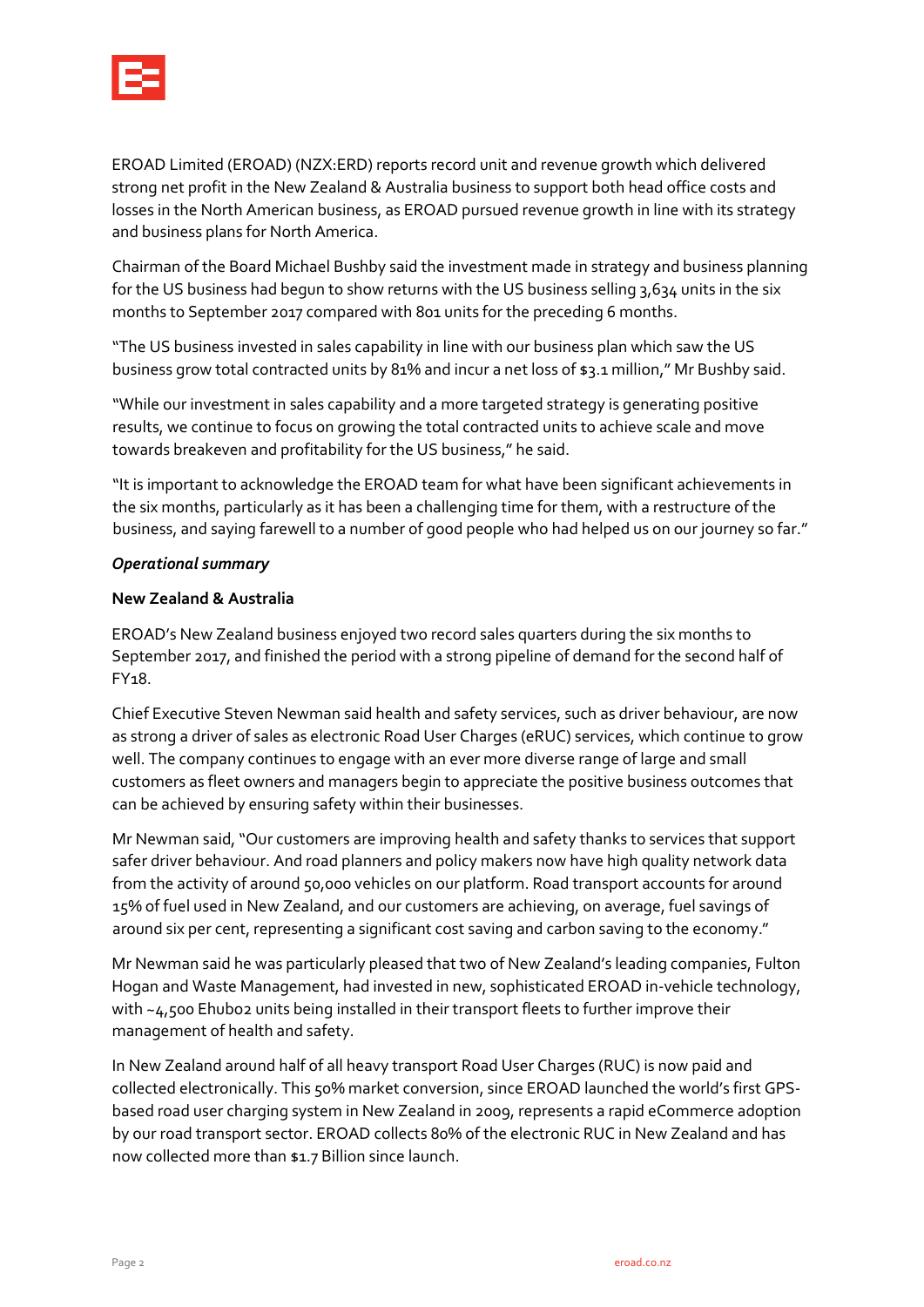

"The profitable, cash-generating performance of our New Zealand business continues to provide the platform for our investment in North America.

#### **North America**

As the ELD (electronic logging device) deadline nears and EROAD benefits from the preceding investment in sales, first half growth in North American sales were at their highest since EROAD entered the market in 2014. 3,634 units were added in the six months, more than double the total number added in the last full financial year to March 2017 (1,601).

During the six months, legal appeals against the ELD mandate were thrown out, and a last-ditch attempt to have Congress halt implementation of the mandate was dismissed. Fleets that must meet the December 2017 deadline are urgently seeking a solution, and tend to be price rather than value focused.

Fleets whose vehicles already have an automatic on-board recording device (AOBRD) have two years' grace (18 December 2019), and these operators are looking for more robust and valueoriented solutions, and are likely to consider a solution when their existing technology leases come up for renewal, Mr Newman said.

"EROAD remains very focused on US tax compliance and health and safety products, and in particular the ELD market for the next two years and beyond," he said.

"Our US business plan implemented last year sought to expand EROAD's reach beyond the Northwest states where EROAD had been concentrating. I am pleased to report that 20%, or 2,000, units out of our total units in the US are now outside the Northwest - from Florida to Illinois."

Mr Newman said EROAD remained focused to lifting sales and therefore the scale of the US business to create a high-growth, self-sustaining business to match its New Zealand operation in performance.

As part of this focus on growth in the US, EROAD has engaged First NZ Capital to undertake a strategic review of its North American business. The review is focused on evaluating options to further capture the compelling growth opportunity in North America. We will be looking for potential partnership, joint venture and other opportunities that can help us expand our distribution footprint in the US.

#### *Outlook for full year to March 2018*

EROAD will continue to focus on growing its New Zealand business to meet the needs of an ever more diverse group of customers, as well as growing its North American business to take advantage of the ELD opportunity and build the scale for EROAD as a whole to move toward breakeven in the 2019 financial year.

Growth in the New Zealand business is expected to remain very strong given the known pipeline the EROAD team is working on. The company also expects growth to continue in North America given the need of many customers to become ELD compliant. It is expected that price will be a key driver in the US as late adopters focus more on meeting the ELD deadline than the extra value that can be extracted from new telematic services. Mr Newman said the company expects value will become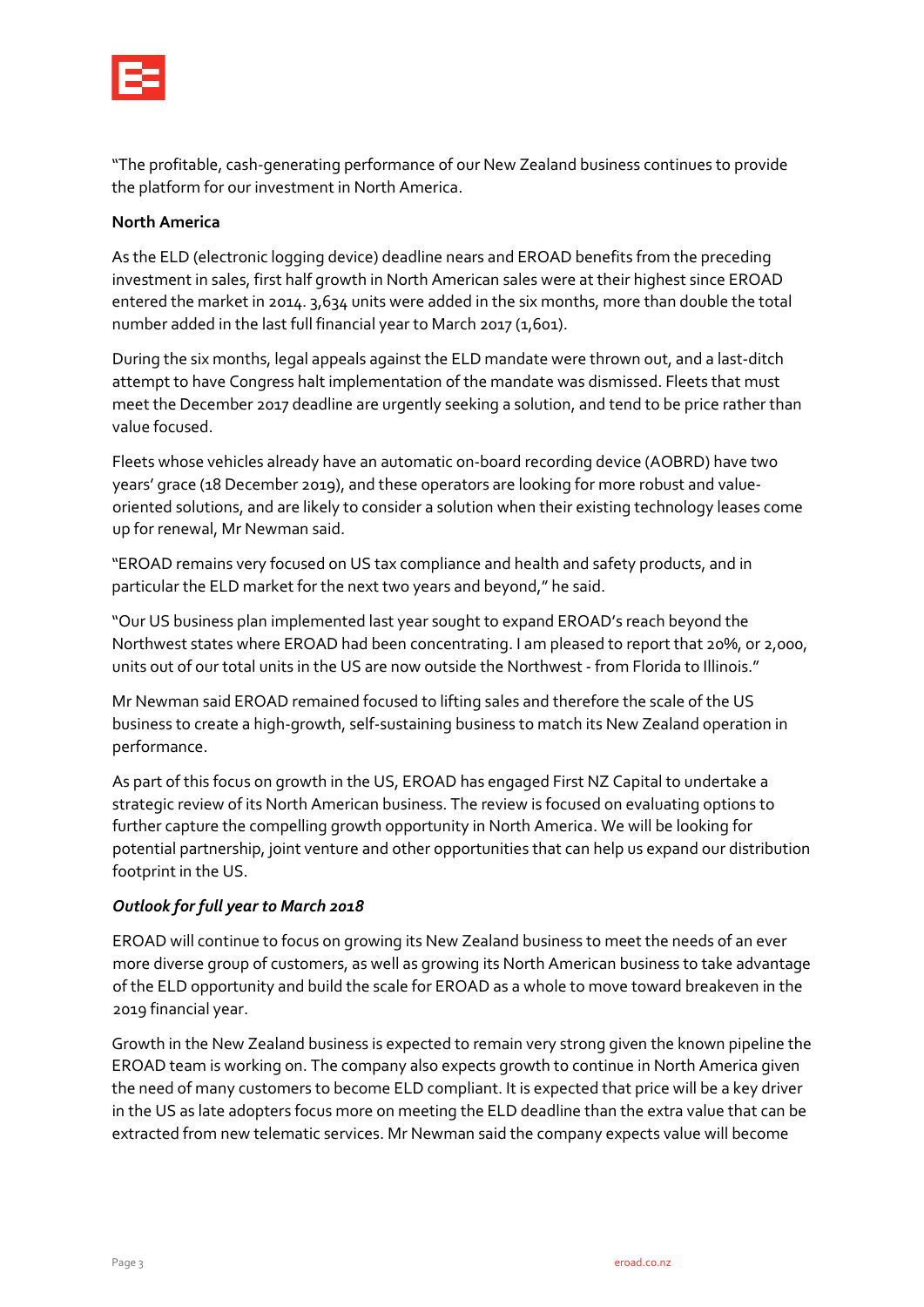

more important in 2018 when businesses with existing hardware come up for renewal at the end of their current leases, and look to renew with an ELD compliant solution.

EROAD will continue to invest in improved back office and customer support systems to maintain growth and to work with customers to bring new analytics and improved services to market.

EROAD put in place a new credit facility with the BNZ for an initial term of 12 months in July. EROAD has now subsequently signed a credit approved facility letter with the BNZ, to further extend this facility. Under this extension, the growth facility increases by approximately \$14 million and the overdraft facility increases to \$5 million from \$3 million. In addition, the term increases through to 1 April 2019.

The new debt facilities will be used to provide for the funding needs of expected growth and to support the financing of new units leased to customers in New Zealand, Australia and the United States, which will be drawn down in accordance with the execution of new rental contracts.

Consistent with its dividend policy, EROAD does not intend to pay an interim dividend for the year 31 March 2018.

#### **October 2017 Total Contracted Units**

EROAD is pleased to announce that the strong momentum in the business experienced over the six months to September 2017 has continued in October 2017. Total contracted units increased by 1,133 units for the New Zealand/Australia business and 1,166 units for the North American business.

#### **Financial Statements**

Attached to this release are the unaudited financial statements, for the six months ended 30 September 2017 and the comparative financial information for the six months ended 30 September 2016. These financial statements have been prepared under the New Zealand equivalents to International Financial Reporting Standards and reviewed by KPMG.

#### **About EROAD**

EROAD modernises road charging and tax compliance and health and safety compliance for road transport by replacing paper-based systems with easy-to-use electronic systems that also improve fleet management. The company is headquartered in Auckland, New Zealand, and listed on the New Zealand Exchange (NZX). Its US business is based in Portland, Oregon, serving customers with vehicles operating in every US mainland state, growing outward in concentration from the Northwest. In 2009 EROAD introduced the world's first nationwide electronic road user charging (eRUC) system in New Zealand. Currently half of all heavy transport RUC is collected electronically, representing a rapid transition to e-commerce on a voluntary, industry-led basis, due to the costsavings and benefits to customers. EROAD is also a leading provider of health and safety compliance services, including vehicle management and driver behaviour and performance measures.

For more information please visit [www.eroad.com.](http://www.eroad.com/)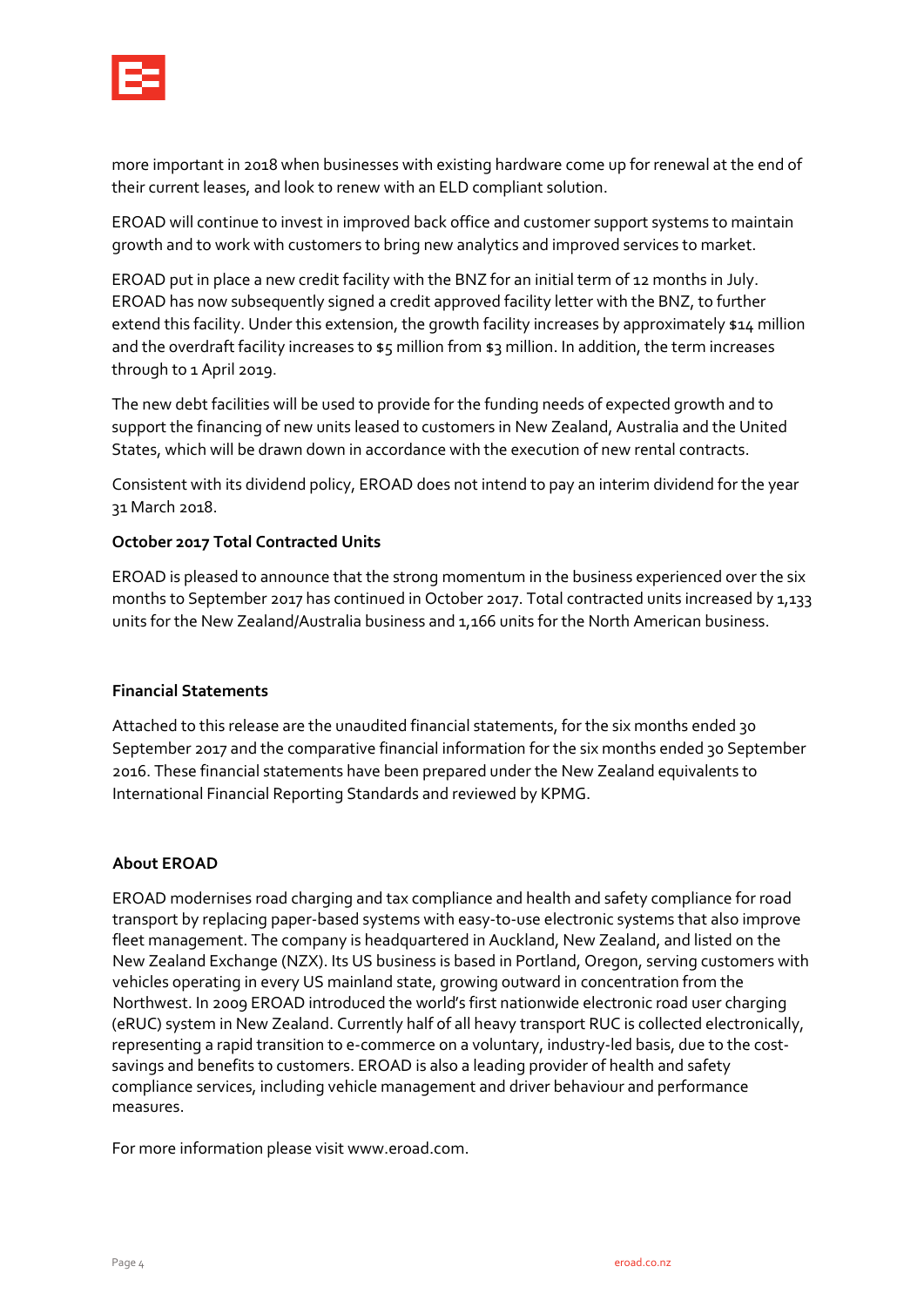

For a detailed description of EROAD's business, and terms including Total Contracted Units, Future Contracted Income and Retention Rate, which are non GAAP measures used by EROAD to manage the business, please refer to the Appendix of the November 2017 Half Year Presentation.

Contact: Steven Newman CEO on +64 9 9274713.

Attachment: Summary financial statements